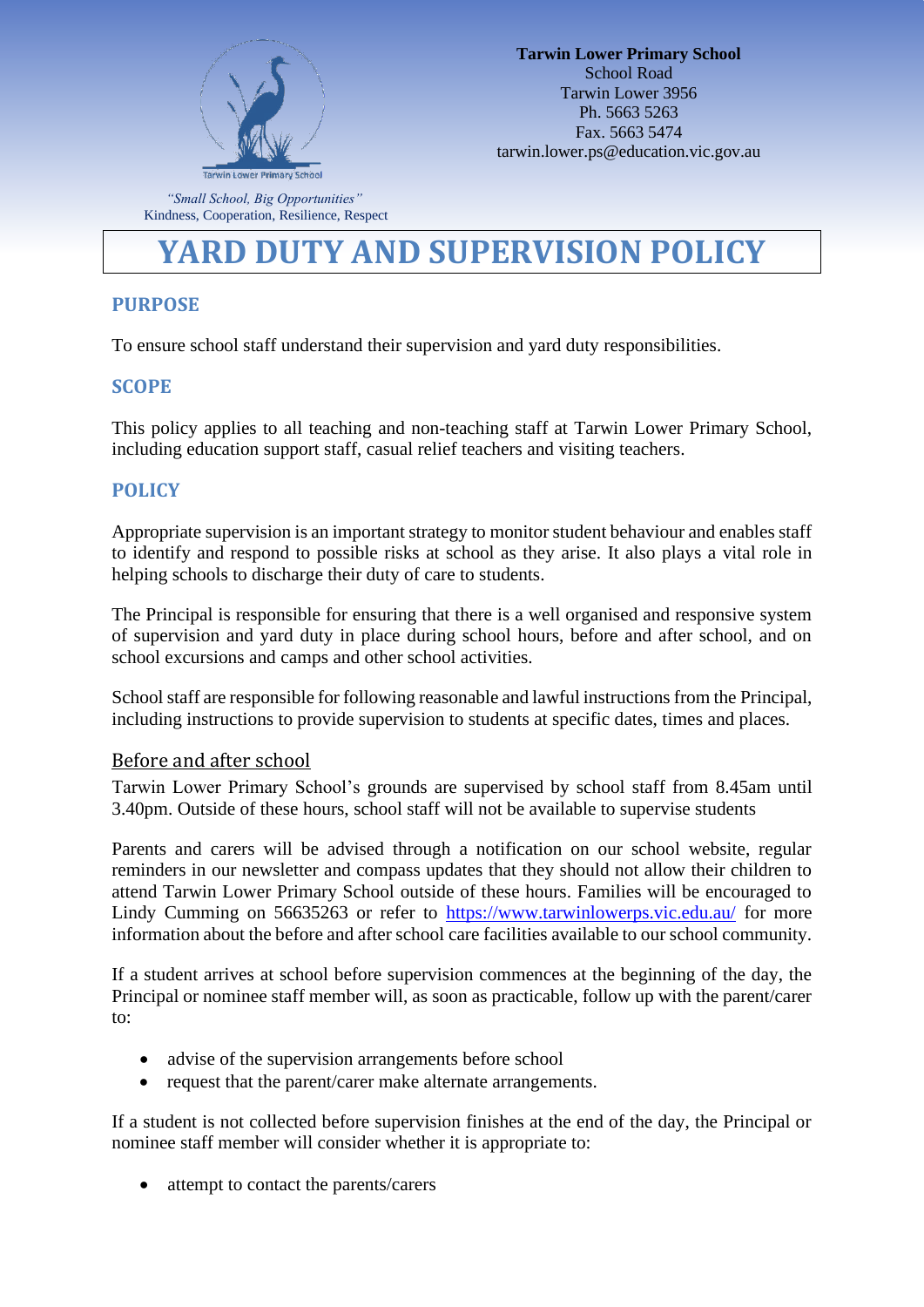- attempt to contact the emergency contacts
- place the student in an out of school hours care program (if available and the parent consents)
- contact Victoria Police and/or Child Protection to arrange for the supervision, care and protection of the student.

## Yard duty

All staff at Tarwin Lower Primary School are expected to assist with yard duty supervision and will be included in the weekly yard duty roster.

The Principal is responsible for preparing and communicating the yard duty roster on a regular basis. At Tarwin Lower Primary School, school staff are designated the whole school area to patrol and supervise

#### **Yard duty equipment**

School staff must:

- wear a provided safety/hi-vis vest whilst on yard duty. Safety/hi-vis vests will be stored [insert detail]
- carry the yard duty first aid bag at all times during supervision. The yard duty first aid bag will be stored in [insert location].
- Be familiar with the yard duty information pack containing student health and safety information stored [insert location if your school keeps a pack/folder of any information relating to student health and safety such as frequent absconders, parents who pose a serious risk to safety etc, or delete this point if you don't have this kind of pack/folder]

Yard duty equipment must be returned after the period of supervision or handed to the relieving staff member.

#### **Yard duty responsibilities**

Staff who are rostered for yard duty must remain in the designated area until they are replaced by a relieving staff member.

During yard duty, supervising school staff must:

methodically move around the entire school grounds, including both playgrounds, oval, vegetable patch and rotunda.

- be alert and vigilant
- intervene immediately if potentially dangerous or inappropriate behaviour is observed in the yard
- enforce behavioural standards and implement appropriate consequences for breaches of safety rules, in accordance with any relevant disciplinary measures set out in the school's Student Engagement policy
- ensure that students who require first aid assistance receive it as soon as practicable
- log any incidents or near misses as appropriate in a Yard Duty Book, and on compass.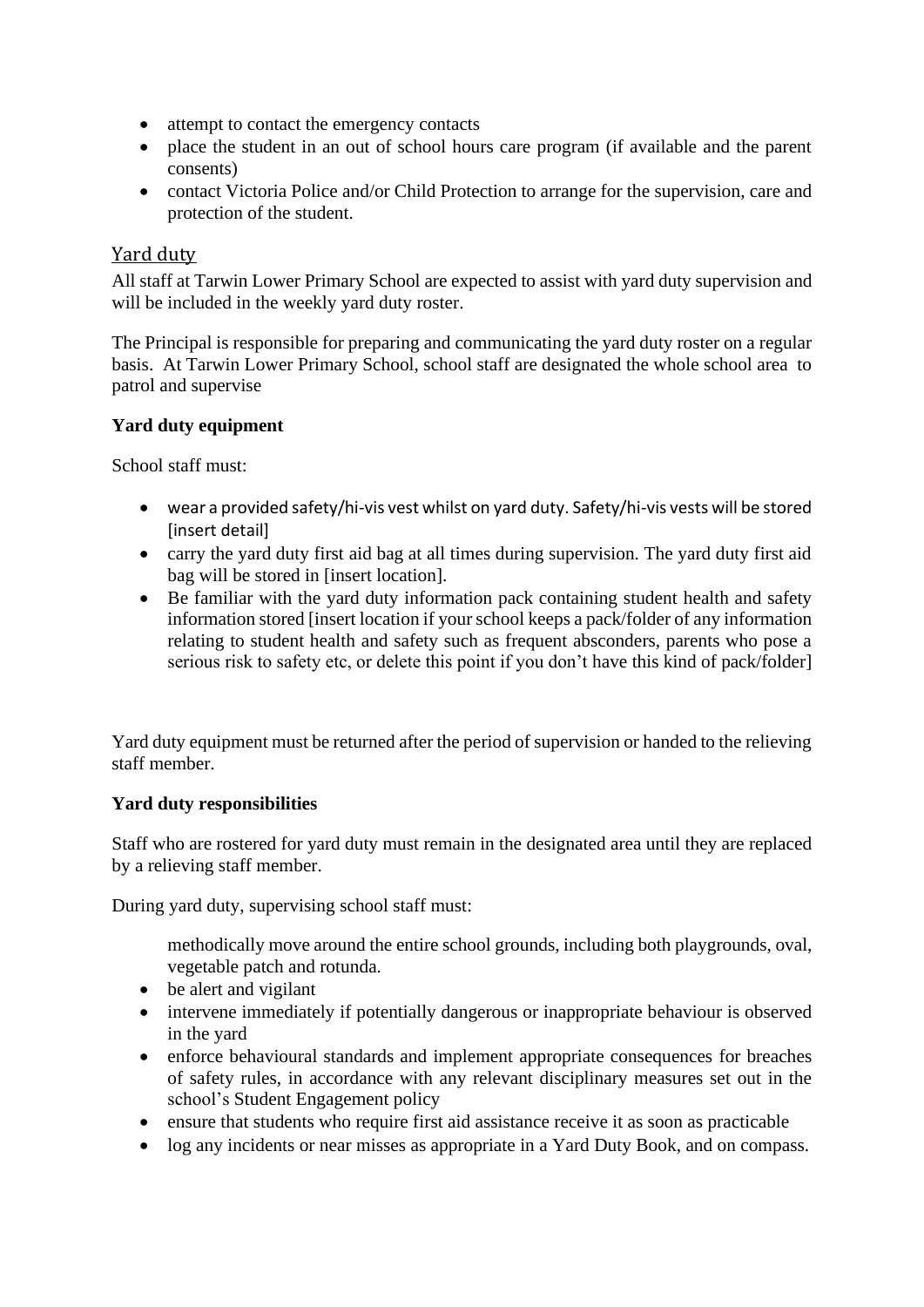If being relieved of their yard duty shift by another staff member (for example, where the shift is 'split' into 2 consecutive time periods), the staff member must ensure that a brief but adequate verbal 'handover' is given to the relieving staff member in relation to any issues which may have arisen during the first shift.

If the supervising staff member is unable to conduct yard duty at the designated time, they should contact the Principal with as much notice as possible prior to the relevant yard duty shift to ensure that alternative arrangements are made.

If the supervising staff member needs to leave yard duty during the allocated time, they should contact the Principal but should not leave the designated area until the relieving staff member has arrived in the designated area.

If the relieving staff member does not arrive for yard duty, the staff member currently on duty should send a message to the office and not leave the designated area until a relieving staff member has arrived.

Students will be encouraged to speak to the supervising yard duty staff member if they require assistance during recess or lunchtime.

#### Classroom

The classroom teacher is responsible for the supervision of all students in their care during class.

If a teacher needs to leave the classroom unattended at any time during a lesson, they should first contact the nearest classroom teacher for assistance. The teacher should then wait until a replacement staff member has arrived at the classroom before leaving.

#### School activities, camps and excursions

The Principal and leadership team are responsible for ensuring that students are appropriately supervised during all school activities, camps and excursions, including when external providers are engaged to conduct part or all of the activity. Appropriate supervision will be planned for school activities, camps and excursions on an individual basis, depending on the activities to be undertaken and the level of potential risk involved.

#### Digital devices and virtual classroom

Tarwin Lower Primary School follows the Department's [Cybersafety and Responsible Use of](https://www2.education.vic.gov.au/pal/cybersafety/policy)  [Technologies Policy](https://www2.education.vic.gov.au/pal/cybersafety/policy) with respect to supervision of students using digital devices.

Tarwin Lower Primary School will also ensure appropriate supervision of students participating in remote and flexible learning environments while on school site. In these cases, students will be supervised working in common areas.

While parents are responsible for the appropriate supervision of students accessing virtual classrooms from home:

- student attendance will be monitored via Google Classroom and emails.
- any wellbeing or safety concerns for the student will be managed in accordance with our usual processes – refer to our Student Wellbeing and Engagement Policy and our Child Safety Responding and Reporting Policy and Procedures for further information.